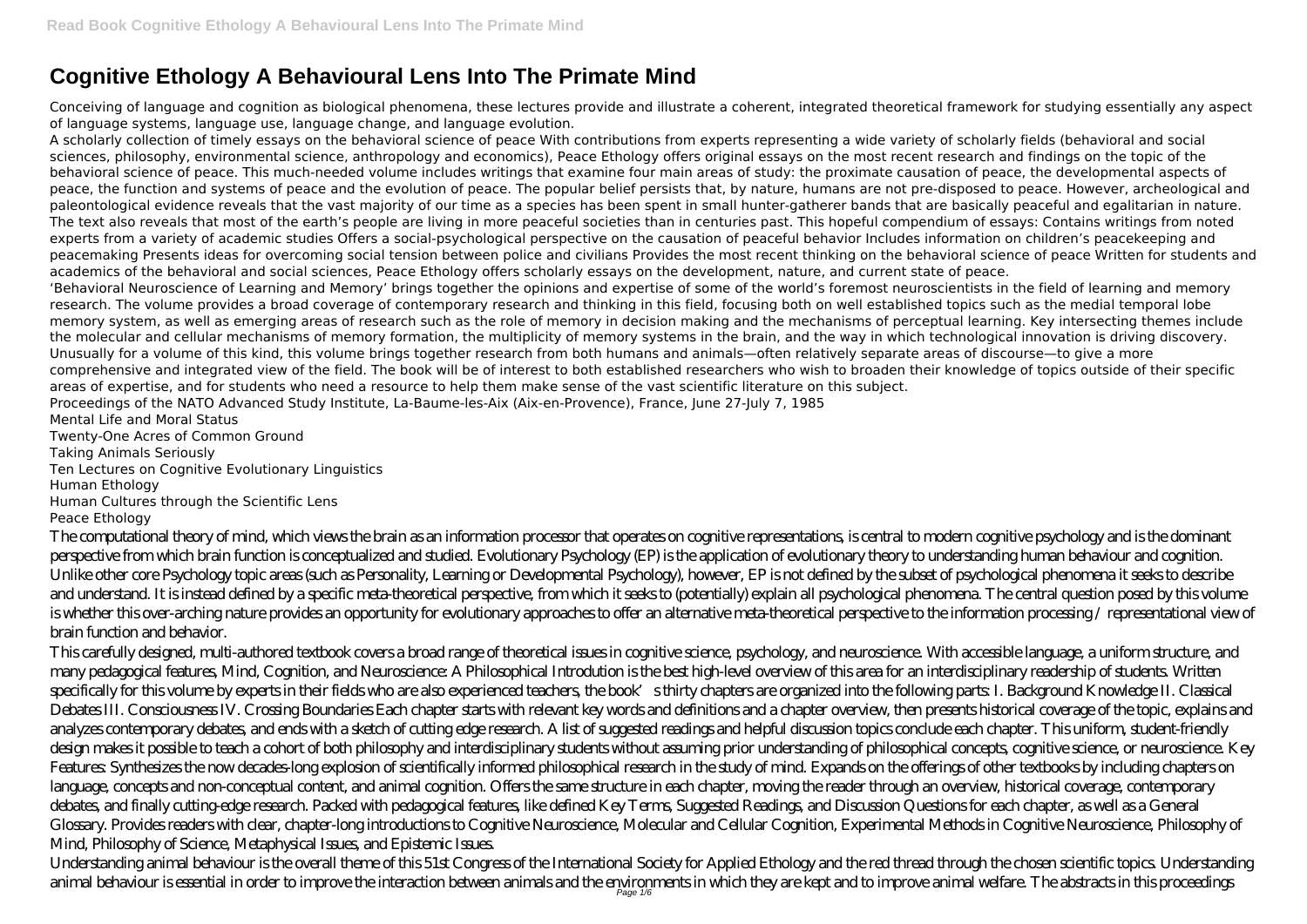book give an overview of the scientific topics discussed at the conference. The world of animals: senses and perception Human-animal interactions Animal learning and cognition Animal stress responses Social behaviour of animals Applying ethology in the keeping of animals Animal affective states Maternal and neonatal behaviour This volume brings together a collection of seven articles previously published by the author, with a new introduction reframing the articles in the context of past and present questions in anthropology, psychology and human evolution. It promotes the perspective of 'integrated' social science, in which social science questions are addressed in a deliberately eclectic manner, combining results and models from evolutionary biology, experimental psychology, economics, anthropology and history. It thus constitutes a welcome contribution to a gradually emerging approach to social science based on E. O. Wilson's concept of 'consilience'. Human Cultures through the Scientific Lens spans a wide range of topics, from an examination of ritual behaviour, integrating neuro-science, ethology and anthropology to explain why humans engage in ritual actions (both cultural and individual), to the motivation of conflicts between groups. As such, the collection gives readers a comprehensive and accessible introduction to the applications of an evolutionary paradigm in the social sciences. This volume will be a useful resource for scholars and students in the social sciences (particularly psychology, anthropology, evolutionary biology and the political sciences), as well as a general readership interested in the social sciences. Understanding animal behaviour

While the past decade has seen a surge of research regarding canine cognition, this newfound interest has not caught the attention of many philosophers. Studies pertaining to dog minds have been pouring out of canine cognition labs all over the world, but they remain relatively ensconced within the scientific, sociological, and anthropological communities, and very little philosophical thought on dog cognition exists. Philosophers certainly have not shied away from theorizing about the nature of nonhuman animal cognition generally. Theories range from Cartesian disavowal of all nonhuman intelligence to arguments that even fish have complex minds and therefore humans should not eat them. Serious philosophical considerations about dogs and their relationship to humans, however, remain incredibly rare. Even less common, if not entirely nonexistent, is a critical examination of the question "What are dogs thinking?" and what asking and attempting to answer this question reveals, not so much about dogs, but about us. With Minding Dogs Michele Merritt attempts to fill two significant gaps in the philosophy of animal cognition. First, she adds to the growing discussion on canine cognition, which has been overlooked until recently and requires more consideration. Second, she takes seriously our dynamic collaborations with our canine friends as crucial to understanding both their minds and our own. Edited by Tom L. Beauchamp and R.G. Frey.

# Comparative Psychology

Humans, Canine Companions, and a New Philosophy of Cognitive Science

## Mapping the Self and Space

# Toward a Cognitive Sociology of Law and Behavior

## Domestic Dog Cognition and Behavior

Are We Smart Enough to Know How Smart Animals Are? by Frans de Waal (2016) provides an overview of the history of animal cognition research and the most recent discoveries about animal intelligence. As researchers continue to improve methods for testing animals' cognitive abilities, they are discovering that animals process, respond to, and act on stimuli in ways previously assumed to be exclusively human… Purchase this in-depth summary to learn more.

A comprehensive reference for psychology research and practice The Corsini Encyclopedia of Psychology and Behavioral Science, Volume 3 provides researchers, practicing psychologists, teachers, and students with an exhaustive reference for the field. Covering psychological and behavioral conditions, treatments, testing, diagnoses, and much more, this invaluable resource provides information on over 1,200 topics across four volumes. This Third Edition features new coverage of biomedical research and neuroscience findings to reflect the growing impact of evidence-based treatment, and includes profiles of influential psychologists and psychological organizations from around the world.

The Theory and Practice of Microanalysis

The Oxford Handbook of Animal Ethics

Encyclopedia of Animal Behavior: D-P

Cognitive Processes and Spatial Orientation in Animal and Man

Evolutionary Perspectives on Human Sexual Psychology and Behavior

Cephalopod Cognition

Animal Cognition

**This book interweaves the author's personal story and observations of nature, with scientific research, and philosophical reflection. It tells the story of nearly three decades of labor to ecologically restore twenty-one acres of ruined land near Dayton, Ohio. This story and what the author has observed motivate reflection on the human relationship to soil, the inner lives of animals, the intelligence of plants, and human psychology. The book advances the case for the intelligence and kinship of all living things, an ethic of respect for life, and the need to radically rethink how human societies live on Earth.**

**This volume in the Springer Series in Evolutionary Psychology presents a state of the art view of the topic of sexuality and sexual behavior drawing on theoretical constructs and research of noted individuals in the field. Comprehensive and multi-disciplinary, this book seeks to provide a broad overview without sacrificing the complexity of a multi-**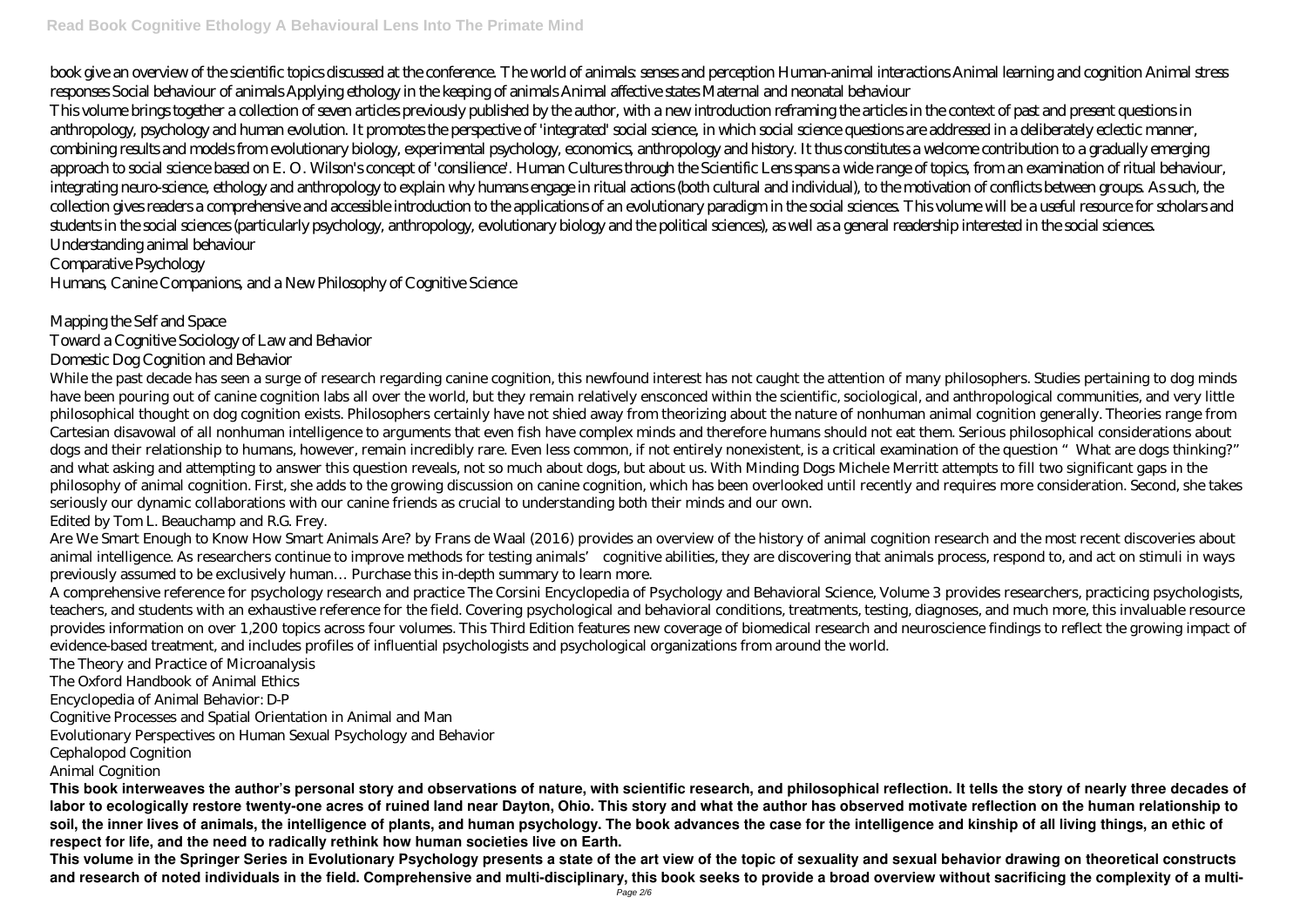**faceted approach. The book is framed by introductory and closing sections that provide a context for the range of ideas contained within. Ample space is provided in designated sections that focus on key areas of sexuality from both male and female perspectives and that include information from primate studies. This volume can serve as a graduate text in sexual behavior in evolutionary terms and as a guide for further research.**

**There are two driving questions informing this book. The first is where does our moral life come from? It presupposes that considering morality broadly is inadequate. Instead, different aspects need to be teased apart. It is not sufficient to assume that different virtues are bolted onto a vicious animality, red in tooth and claw. Nature and culture have interlaced histories. By weaving in evolutionary theories and debates on the evolution of compassion, justice and wisdom, it showa a richer account of who we are as moral agents. The second driving question concerns our relationships with animals. Deane-Drummond argues for a complex community-based multispecies approach. Hence, rather than extending rights, a more radical approach is a holistic multispecies framework for moral action. This need not weaken individual responsibility. She intends not to develop a manual of practice, but rather to build towards an alternative philosophically informed approach to theological ethics, including animal ethics. The theological thread weaving through this account is wisdom. Wisdom has many different levels, and in the broadest sense is connected with the flow of life understood in its interconnectedness and sociality. It is profoundly theological and practical. In naming the project the evolution of wisdom Deane-Drummond makes a statement about where wisdom may have come from and its future orientation. But justice, compassion and conscience are not far behind, especially in so far as they are relevant to both individual decision-making and institutions.**

**Our experience of the world is driven by processes common to all animals: growth, survival, reproduction and death. Evolution and Human Behaviour explores the complexities of the human experience through the lens of Darwinism, drawing on a long and vibrant tradition of different theories and interpretations. This textbook offers a compelling synthesis of key concepts, addressing human thought, feeling and behaviour in fundamental evolutionary terms. This is a essential text for undergraduate students taking courses in psychology, human biology, ethology, anthropology and human behavioural ecology, providing an insightful and comprehensive introduction for anyone who wishes** to understand how human behaviour has evolved. new to this edition Additional chapters on health and disease, homosexuality, the nature of adaptations and life history **theory Includes brand-new material on epigenetics, patterns of crime, error management theory, moral foundations theory, religion and gene culture co-evolution Now accompanied by a companion website offering additional reading material and useful practice questions New 'controversy' boxes in each chapter, providing ideas for essay topics and classroom discussion**

Philosophy of Psychology is a well-structured introduction to the nature and mechanisms of cognition and behaviour from one of the leaders in the field. This book's basic hypothesis – which it proposes to test with a cognitive-sociological approach – is that legal behavior, like every form of human behavior, is directed and framed by biosocial constraints that are neither entirely genetic nor exclusively cultural. As such, from a sociological perspective the law can be seen as a super-meme, that is, as a biosocial constraint that develops only in complex societies. This super-meme theory, by highlighting a fundamental distinction between defensive and assertive biases, might explain the false contradiction between law as a static and historical phenomenon, and law as a dynamic and promotional element. Socio-legal scholars today have to face the challenge of pursuing a truly interdisciplinary approach, connecting all the fields that can contribute to building a modern theory of normative behavior and social action. Understanding and framing concepts such as rationality, emotion, or justice can help to overcome the significant divide between micro and macro sociological knowledge. Social scientists who are interested in the law must be able to master the epistemological discourses of different disciplines, and to produce fruitful syntheses and bridge-operations so as to understand the legal phenomenon from each different point of view. The book adopts four perspectives: sociological, psychological, biological-evolutionary and cognitive. All of them have the potential to be mutually integrated, and constitute that

**The Biology of Language Under a Minimalist Lens: Promises, Achievements, and Limits**

**Behavioral Processes and Systems of Peace**

**Mind, Cognition, and Neuroscience**

**A New Evolutionary Perspective on Happiness**

## **Our Canine Connection: The History, Benefits and Future of Human-Dog Interactions**

### **Minding Dogs**

### **A Philosopher Looks at the Natural World**

This book presents and discusses seven contemporary theoretical approaches to behavior analysis that build upon the foundations laid by B.F. Skinner's radical behaviorism and renew its legacy. These contemporary approaches show that behaviorism is not a monolithic or static intellectual tradition, but a dynamic movement, which changes and adapts in face of new questions, issues, and perspectives. The death of behaviorism has been proclaimed since its early days - a "premature" assessment, to say the least - but this volume shows that behaviorism is alive and kicking, even thirty years after its main proponent passed away. This volume contains seven sections, each one dedicated to a particular variation of contemporary behaviorism: Howard Rachlin's teleological behaviorism, William Baum's molar behaviorism and multiscale behavior analysis, John Staddon's theoretical behaviorism, John Donahoe's biological behaviorism, Gordon Foxall's intentional behaviorism, Steven Hayes' contextual behaviorism or contextual behavioral science, and Emilio Ribes-Iñesta's fieldtheory behaviorism. Each section contains three chapters: the first one written by the original proponent of each of these forms of behaviorism, the second one written by a commentator, and the third one written by the proponent, replying to the commentator. Contemporary Behaviorisms in Debate will be a valuable tool to behavior analysts and psychologists in general by providing an introduction to contemporary forms of behaviorism and promoting debates about the main philosophical issues faced by the field of behavior analysis today— issues that can directly influence future epistemological variations in the selection process of "behaviorisms." By doing so the book is directed not only to the present, but, more importantly, toward the future of the field.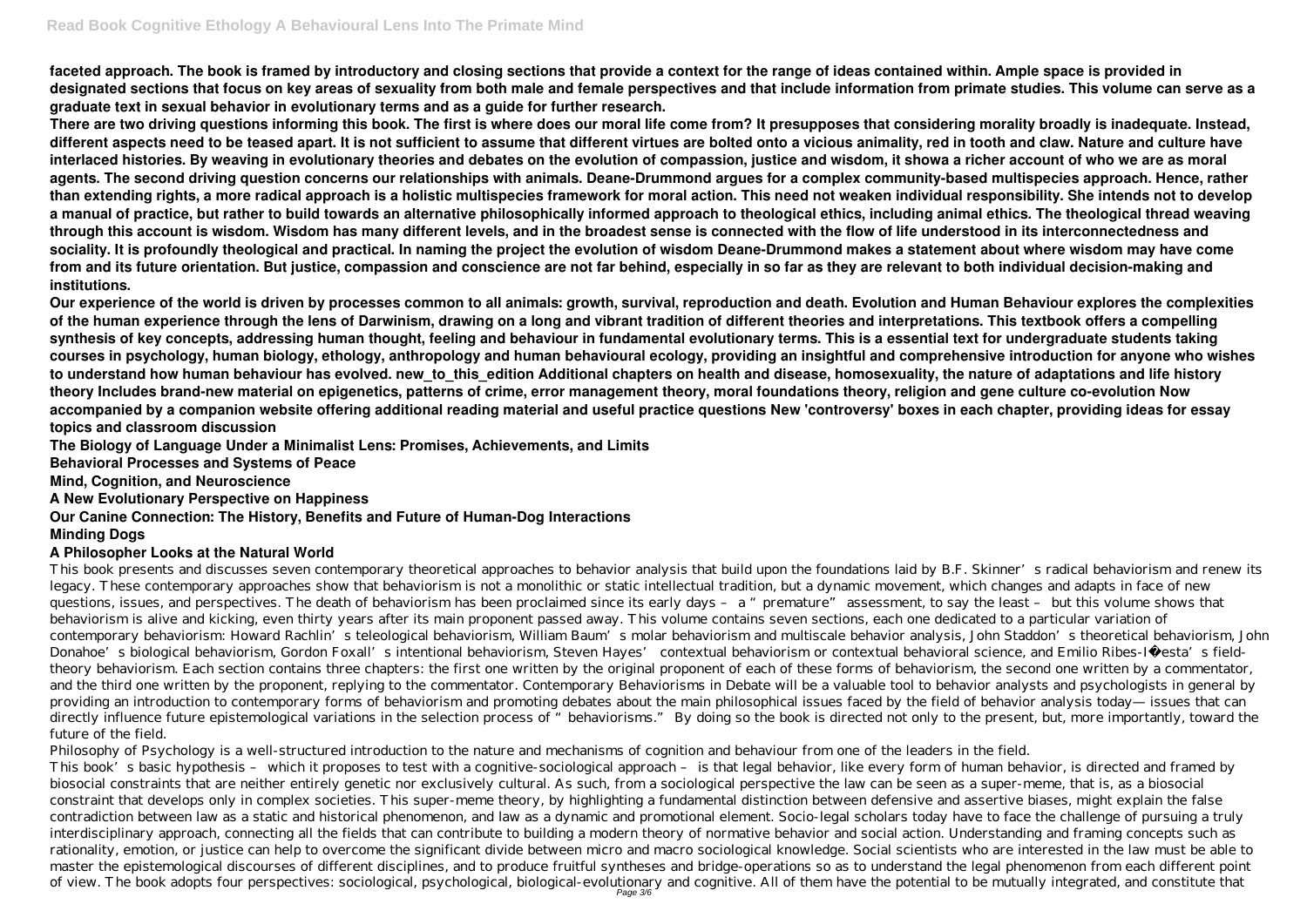general social science that provides common ground for exchange. The goal is to arrive at a broad and integrated view of the socio-legal phenomenon, paving the way for a comprehensive theory of norm-oriented and norm-perceived actions.

An analysis of human and non-human animals' spatial cognitive, perceptual, and behavioural processes through mapping internal and external spatial knowledge. Behavioral Development

Behavioral Neuroscience of Learning and Memory

Critical Ethology and Post-Anthropocentric Ethics

Evolutionary Theory: Fringe or Central to Psychological Science

The Bielefeld Interdisciplinary Project

Beyond the Separation between Humanities and Life Sciences

A Philosophical Introduction

The attribution of human traits to non-humans - animals, artifacts or even natural events - is an attitude, deeply grounded in human mind. It is frequent to see children addressing dolls and figures as if they were alive. Adults often attribute mental states and emotions to animals. In everyday life humans speak of events such as fires as if they possessed some form of intentionality, a behavior sometimes shared also by scientists. Furthermore, a systematized form of anthropomorphism underlies most religions. The pervasiveness of this phenomenon makes it a particularly interesting object of psychological enquiry. Psychologists have set out to understand which aspects of human mind are involved in this behavior, its motivations and the circumstances favoring its enactment. Moreover, there is an ongoing debate among scientists about the merits or harm of anthropomorphism in the scientific study of animal behavior and in scientific discourse. Despite the interest and the specificity of the topic most of the relevant studies are scattered across disciplines and have not built a systematic research framework. This observation has motivated the collection of articles presented here, under the unifying perspective of the cognitive underpinnings of anthropomorphism. Within this general umbrella, the authors included in this e-book have explored the issues mentioned above from different points of view. From their work it emerges that far from being the result of naive beliefs, the exercise of anthropomorphism involves a multiplicity of mental abilities including perception and imagination. They also show that the context and the interactive situation are crucial to understanding this phenomenon. Some authors analyze the relationship between anthropomorphization and theory of mind abilities both in typical and atypical populations. Finally, others contributions have identified possible benefits deriving from the natural attitude to anthropomorphize, as a design philosophy for robots and artifacts in general, or as a useful heuristic in the scientific study of animal behavior.

The primary purpose of this book is to contribute to an overcoming of the traditional separation between humanties and life sciences which, according to the authors, is required today both by the developments of these disciplines and by the social problems they have to face. The volume discusses the theoretical, epistemological and ethical repercussions of the main acquisitions obtained in the last decades from the behavioral sciences. Both the authors are inspired by the concept of a "critical ethology", oriented to archive the nature/culture and human/animal dichotomies. The book proposes a theoretical and methodological restructuring of the comparative study of the animal behavior, learning, and cultures, focused on the fact that thought, culture and language are not exclusively human prerogatives. The proposed analysis includes a critique of speciesism and determinism in the ethical field, and converge with the Numanities, to which the series is dedicated, on a key point: it is necessary to arrive at an education system able to offer scientific, social and ethical skills that are trasversal and transcendent to the traditional humanities/life sciences bipartition. Skills that are indispensable for facing the complex challenges of the contemporary society and promoting a critical reflection of humanity on itself. This analysis of political speeches and televised political interviews in the UK, based on the Annual Party Conferences (1996-2000) and the last five general elections (1983-2001), evaluates the interview skills of politicians and political interviewers, investigates how and why politicians equivocate and handle interruptions and examines the nature of applause, both invited and uninvited, in political speeches.

This book distinguishes itself from much of the polemical literature on these issues by offering the most judicious and well-balanced account yet available of animals' moral standing, and related questions concerning their minds and welfare. Transcending jejune debates focused on utilitarianism versus rights, the book offers a fresh methodological approach with specific and constructive conclusions about our treatment of animals. David DeGrazia provides the most thorough discussion yet of whether equal consideration should be extended to animals' interests, and examines the issues of animal minds and animal well-being with an unparalleled combination of philosophical rigor and empirical documentation. His book is an important contribution to the field of animal ethics and will be read with special interest by all philosophers teaching such courses, as well as biologists, those professionally involved with animals, and general readers concerned about animal welfare.

Essays in Evolutionary Cognitive Anthropology Contemporary Behaviorisms in Debate Claptrap and Ambiguity A Handbook Psychology and Ethology Cognition of the Law Evolution and Human Behaviour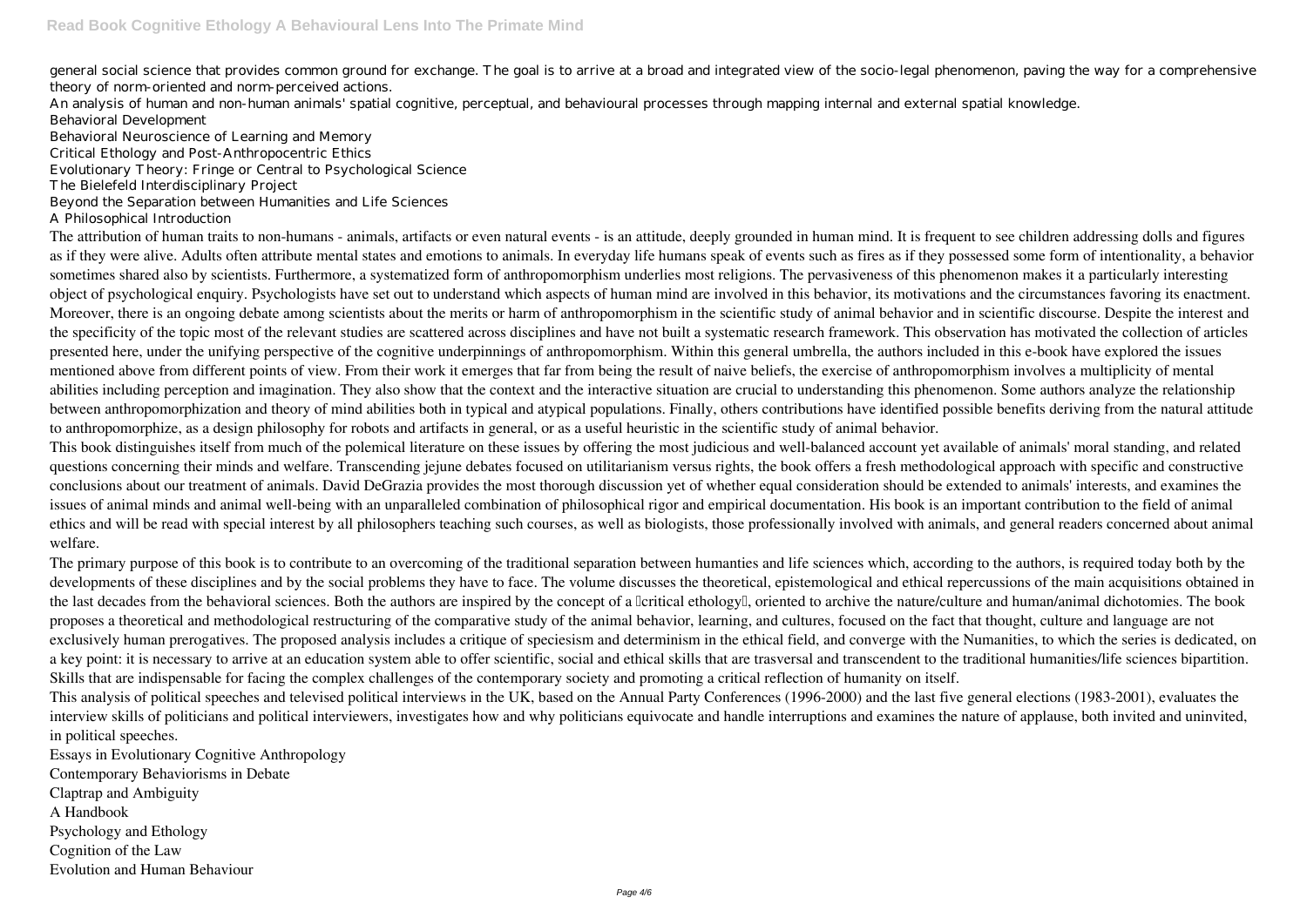#### **Read Book Cognitive Ethology A Behavioural Lens Into The Primate Mind**

Focusing on comparative cognition in cephalopods, this book illuminates the wide range of mental function in this often overlooked group. Thoroughly updated for its third edition with the latest research in the field, this innovative text delivers an apt and comprehensive introduction to the rich and complex world of animal behaviour and cognition. Discover pivotal case studies and experiments that have irrevocably shaped how we view the psychological and social lives of animals and discover such key cognitive topics as memory, communication and sensory perception. Projecting an insightful scope into the cognitive world of animals, from considering the use of tools in birds to the dance communication system of the honey bee, Wynne and Udell analyse and explain the importance of the observations and studies that have led to the greater understanding of how animals learn, perceive social relations, form concepts, experience time and navigate space. Written by two leading researchers in the field, including the author of the best-selling popular science book Dog is Love, this textbook is a complete resource for students of animal cognition, animal behaviour or comparative psychology.

This book highlights the state of the field in the new, provocative line of research into the cognition and behavior of the domestic dog. Eleven chapters from leading researchers describe innovative methods from comparative psychology, ethology and behavioral biology, which are combined to create a more comprehensive picture of the behavior of Canis familiaris than ever before. Each of the book's three parts highlights one of the perspectives relevant to providing a full understanding of the dog. Part I covers the perceptual abilities of dogs and the effect of interbreeding. Part II includes observational and experimental results from studies of social cognition – such as learning and social referencing – and physical cognition in canids, while Part III summarizes the work in the field to date, reviewing various conceptual and methodological approaches and testing anthropomorphisms with regard to dogs. The final chapter discusses the practical application of behavioral and cognitive results to promote animal welfare. This volume reflects a modern shift in science toward considering and studying domestic dogs for their own sake, not only insofar as they reflect back on human beings.

This volume brings together a collection of seven articles previously published by the author, with a new introduction reframing the articles in the context of past and present questions in anthropology, psychology and human evolution. It promotes the perspective of 'integrated' social science, in which social science questions are addressed in a deliberately eclectic manner, combining results and models from evolutionary biology, experimental psychology, economics, anthropology and history. It thus constitutes a welcome contribution to a gradually emerging approach to social science based on E. O. Wilson's concept of 'consilience'. Human Cultures through the Scientific Lens spans a wide range of topics, from an examination of ritual behaviour, integrating neuro-science, ethology and anthropology to explain why humans engage in ritual actions (both cultural and individual), to the motivation of conflicts between groups. As such, the collection gives readers a comprehensive and accessible introduction to the applications of an evolutionary paradigm in the social sciences. This volume will be a useful resource for scholars and students in the social sciences (particularly psychology, anthropology, evolutionary biology and the political sciences), as well as a general readership interested in the social sciences.

Philosophy of Psychology

Behavioral Research

Communication Under the Microscope

A Conceptual Approach

The Corsini Encyclopedia of Psychology and Behavioral Science, Volume 3

Encyclopedia of Animal Behavior: A-C

Theological Ethics Through a Multispecies Lens

Modern life is full of problems - in individuals and in society too. Increasingly we see damaged and disturbed children, mental health problems, addictions of many kinds, antisocial behavior, and crime, violence and war. So it seems sensible to ask: does life have to be this way? Was it always like this for human beings? We've been around for maybe as much as two million years: surely we didn't evolve to live such difficult and dysfunctional lives? Do We Need To Be So Screwed-Up?! sets out to discover the answer to this question – and finds plentiful evidence to show that, on the contrary, human beings evolved to be naturally egalitarian, cooperative, and peaceful. Indeed, for over 95% of our history – until about 10,000 years ago - that is how we were: kind, cheerful and happy! This is a paradigm-busting reevaluation of human nature and our potential for happiness.

Social interaction in recent years has become the focus of systematic scientific research in a wide variety of academic disciplines. In Communication under the Microscope, Peter Bull shows how communication has become an object of study in its own right, which can be dissected in the finest detail through the use of film and recording technology. In so doing he provides a clear and valuable introduction into the theory and practice of microanalysis. Bull argues that microanalysis is both a distinctive methodology and a distinctive way of thinking about communication. He then focuses on the two principal elements of face-to-face communication: speech and non-verbal behaviour. Communication in particular social contexts is also addressed with related chapters on gender and politics. Finally, the practical